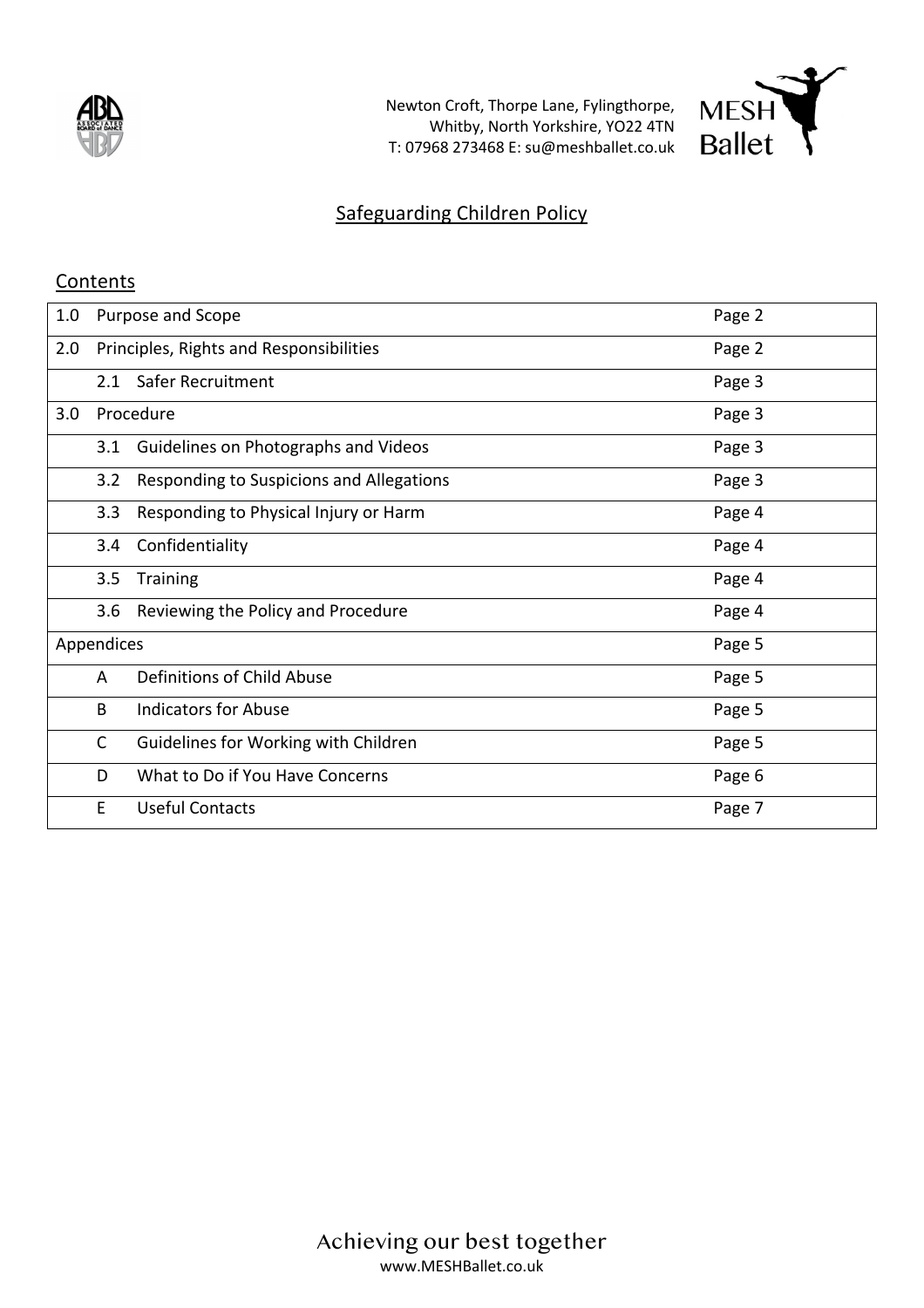#### Policy and Procedure

#### 1.0 **Purpose and Scope**

# **MESH** verb

#### • Be in or bring in to harmony • To fit in, to come together

At MESH we offer a range of physical activities to children and adults. Our aim is to provide high quality services that meet the need of our customers, our community and our own family life. We want to be able to work hard in jobs that we are passionate about and inspire others to achieve their goals alongside us

Our separate MESH entities allow all our interests to come together and work in harmony with our aims for the future.

## Meet Us

We founded MESH Ballet, along with its sister MESH businesses with the intention of helping people change their lives for the better.

Dance, in all its forms, is a physical expression of joy and taking part in dance classes helps to spread this feeling across all age ranges, genders and abilities.

We believe that MESH classes allow all students to progress not only with their chosen skills but also with their physical fitness, balance and coordination as well with their interpersonal skills, teamworking and resilience.

At MESH we aim to bring people together who share a common interest. In doing this we hope to forge lifelong friendships and networks for students who can then develop their interests as they grow. Classes should be fun for all involved as well as providing high quality education and development. We are continuously working with our respective associations to further our own knowledge and understanding of our craft as well as looking for innovative ideas for teaching.

MESH Ballet provides regular dance classes, examination sessions, stage performances, workshops and other events where young children can be involved and sometimes their families or carers. Registered teachers, volunteers and student helpers can be involved in these as and when required. Where the child is not a registered student, they are usually under the supervision of a responsible adult such as a parent, carer or school teacher. Registered students may be under the sole care of a qualified teacher for the duration of a pre-booked class, workshop or event.

MESH Ballet recognises that many children and young people can be the victim of abuse or neglect and that all children and young people have the right to be protected from abuse or neglect. MESH Ballet is aware of and understands its utmost responsibility to safeguard the children and young people participating in classes or events of which MESH Ballet is the organiser or is involved and will use this policy and procedure to guide its action.

This policy and procedure will be adhered to by all paid staff, volunteers and student helpers and anyone else who works with or on behalf of MESH Ballet at any event.

#### 2.0 **Principles, Rights and Responsibilities**

At MESH dance we commit to ensuring no child is harmed by any member of staff. To harm a child is illegal and will be treated as gross misconduct. All staff and volunteers have a strict duty never to subject a child to any form of harm or abuse. Failure to adhere to these procedures will be treated as gross misconduct.

The principles of safeguarding children are:

- Protecting children from maltreatment
- Preventing impairment of children's health or development
- Ensuring that children are growing up in circumstances consistent with the provision of safe and effective care; and
- Taking action to enable all children to have the best life chances.

(Taken from Working Together to Safeguard Children 2015)

All children, regardless of their age, culture, ability, gender, language, racial origin, religious belief and/or sexual identity, have the right to: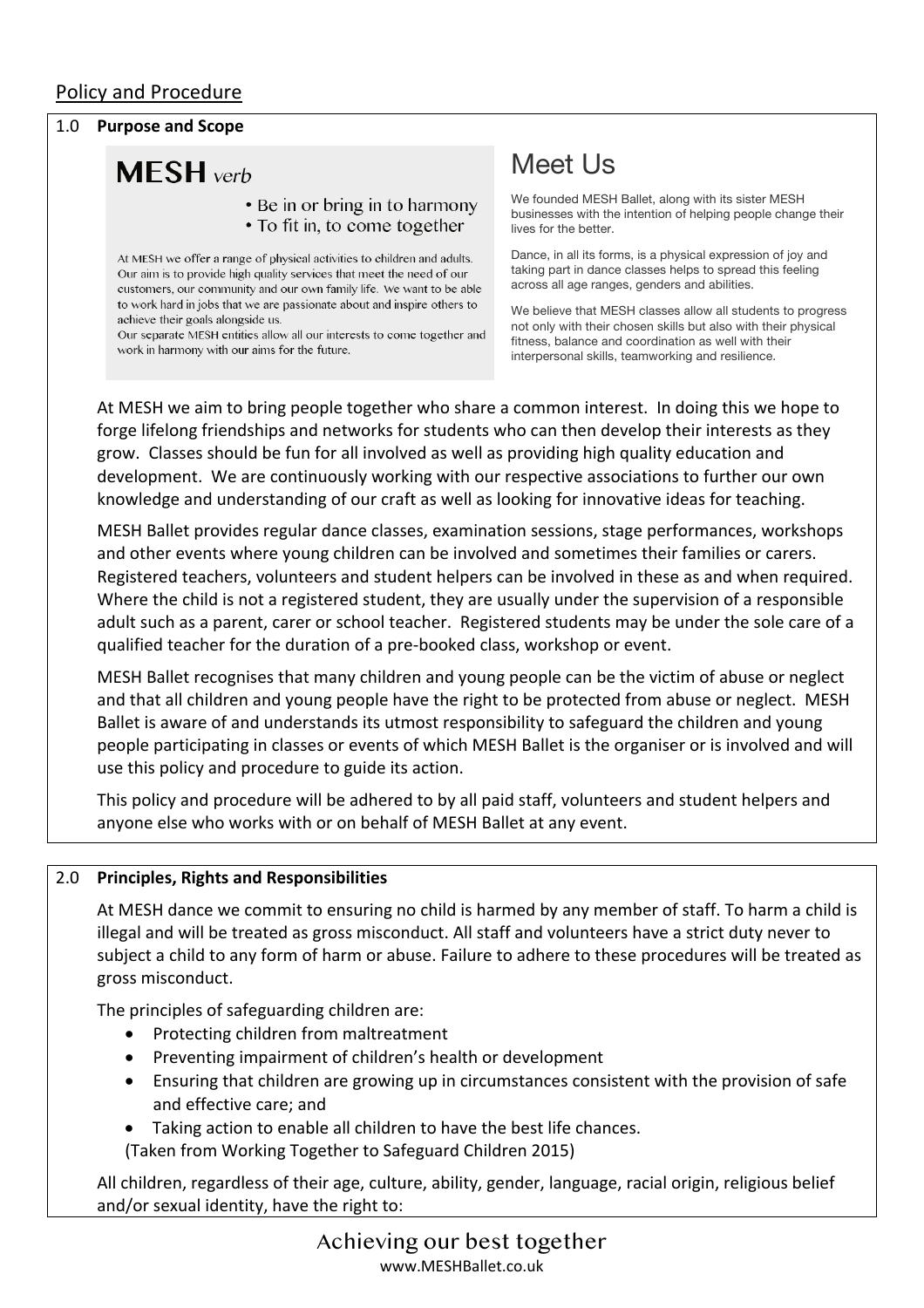- Life, survival and development
- Freedom from violence, abuse and neglect
- Express their views in matters affecting them, including in legal proceedings
- Education
- An adequate standard of living

(Taken from the Convention of the Rights of the Child, 1989)

MESH Ballet has the responsibility to:

- Be aware of potential signs of abuse or neglect
- Be aware of the risks that abusers, or potential abusers, may pose to children and young people
- Provide children, young people and their parents with the opportunity to voice their concerns
- Respond quickly and appropriately to any suspicion or allegation of abuse by following the appropriate procedure
- Record and share information with the appropriate agencies
- Take whatever actions are needed to safeguard and promote the child's or young person's welfare
- Work co-operatively with parents/carers unless this is inconsistent with ensuring the child's or young person's safety

### 2.1 **Safer Recruitment**

MESH Ballet is committed to ensuring all staff, volunteers and helpers are suitably qualified to work with children and young people or will be supervised by someone who is. In order to do this, we will ensure that:

- Teaching staff are fully qualified for the role they are undertaking
- Teaching staff have the appropriate current training and background checks
- Licensed chaperones are fully trained and hold current background checks
- Volunteers and helpers are supported and supervised by qualified staff

#### 3.0 **Procedure**

## 3.1 **Guidelines on Photographs and Videos**

Registered students of MESH Ballet will agree or disagree to photograph and video consent during classes and events for all purposes, including media, during registration.

Non-registered students attending events will not be photographed or videoed without specific written consent stating the purposes the images could be used for.

Photographs and videos of performances will not be allowed except by MESH Ballet's official photographer / videographer who will adhere to this policy and procedure.

#### 3.2 **Responding to Suspicions and Allegations**

Any member of staff, volunteer or helper that suspects abuse or has abuse reported to them shall discuss this with the school Principal or Welfare Officer (Carolyn Watkinson) at the earliest opportunity, who will then support that person to contact the appropriate authorities if required. If the child or young person in question is in immediate danger then the member of staff, volunteer or helper should call 999 in addition contacting the Principal or Welfare Officer.

If the member of staff, volunteer or helper is unable to contact the school Principal or Welfare Officer they should seek further advice from the North Yorkshire Safeguarding Children Partnership, the NSPCC helpline, or the police (see Appendix E: Useful Contacts for telephone numbers).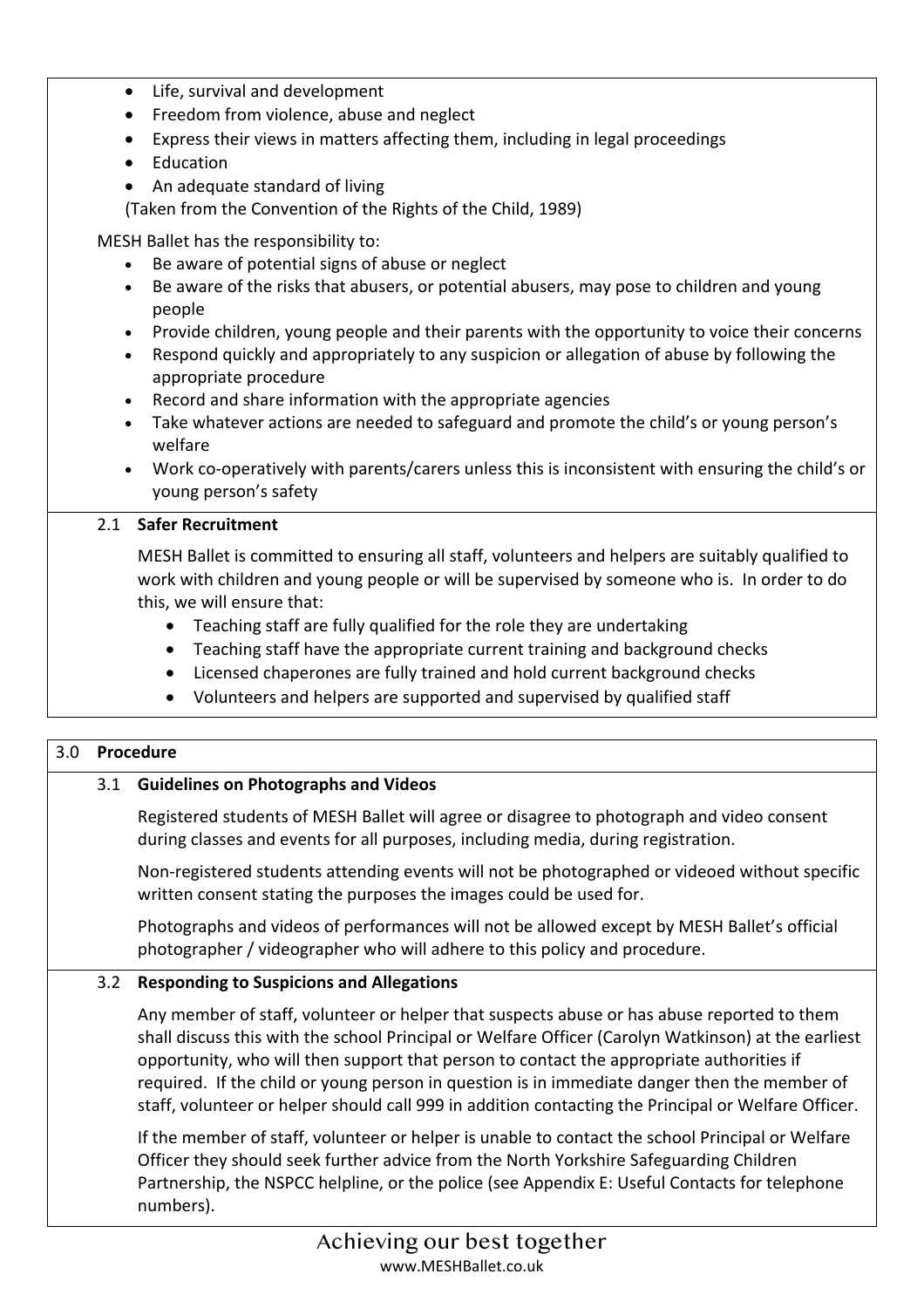|     | MESH Ballet staff, volunteers or helpers do not have the responsibility or authority to decide if<br>abuse has taken place, their responsibility is to report concerns to the relevant authorities so<br>that appropriate investigation and action can be taken under the relevant legislation by<br>qualified persons. This applies to suspected or reported abuse both during and outside of MESH<br>Ballet classes or events. |
|-----|----------------------------------------------------------------------------------------------------------------------------------------------------------------------------------------------------------------------------------------------------------------------------------------------------------------------------------------------------------------------------------------------------------------------------------|
|     | If the person raising concerns does not feel comfortable discussing these with either the<br>Principal or the Welfare Officer, for example, the concerns are about one of these people, then<br>they should contact North Yorkshire Safeguarding Children Partnership to discuss this further.                                                                                                                                   |
|     | More guidance on how to deal with suspected or reported abuse can be found in appendix D:<br>What to Do if You Have Concerns                                                                                                                                                                                                                                                                                                     |
|     | Useful information on who to contact can be found in appendix E: Useful Contacts                                                                                                                                                                                                                                                                                                                                                 |
| 3.3 | <b>Responding to Physical Injury or Harm</b>                                                                                                                                                                                                                                                                                                                                                                                     |
|     | If a child or young person has an injury that could be non-accidental or shows signs of neglect or<br>sexual abuse then the member of staff, volunteer or helper should:                                                                                                                                                                                                                                                         |
|     | Report this to the Principal or Welfare Officer as soon as possible so that the relevant<br>$\bullet$<br>authorities can be informed<br>If medical attention is required the attending healthcare professional should be<br>informed of the suspected abuse<br>Call 999 in addition to the Principal or Welfare Officer if they believe the child or young<br>person in immediate danger                                         |
| 3.4 | Confidentiality                                                                                                                                                                                                                                                                                                                                                                                                                  |
|     | Confidentiality is important and MESH Ballet will never share details with anyone without<br>consent unless required by law to prevent a crime or harm to another person. With respect to<br>safeguarding, information will only be shared with the relevant authorities for the purpose of<br>reporting suspected or actual abuse.                                                                                              |
| 3.5 | <b>Training</b>                                                                                                                                                                                                                                                                                                                                                                                                                  |
|     | MESH Ballet staff and volunteers will all be supported and encouraged to complete training<br>appropriate to their role including, but not limited to: first aid, safeguarding children,<br>safeguarding adults, mental health recognition / first aid.                                                                                                                                                                          |
|     | Where specific training is required for a role then staff members or volunteers must show<br>evidence of completion of that training before taking on the role.                                                                                                                                                                                                                                                                  |
| 3.6 | <b>Reviewing the Policy and Procedure</b>                                                                                                                                                                                                                                                                                                                                                                                        |
|     | This policy and procedure will be updated in line with current legislation and relevant contact<br>details no later than every 2 years.                                                                                                                                                                                                                                                                                          |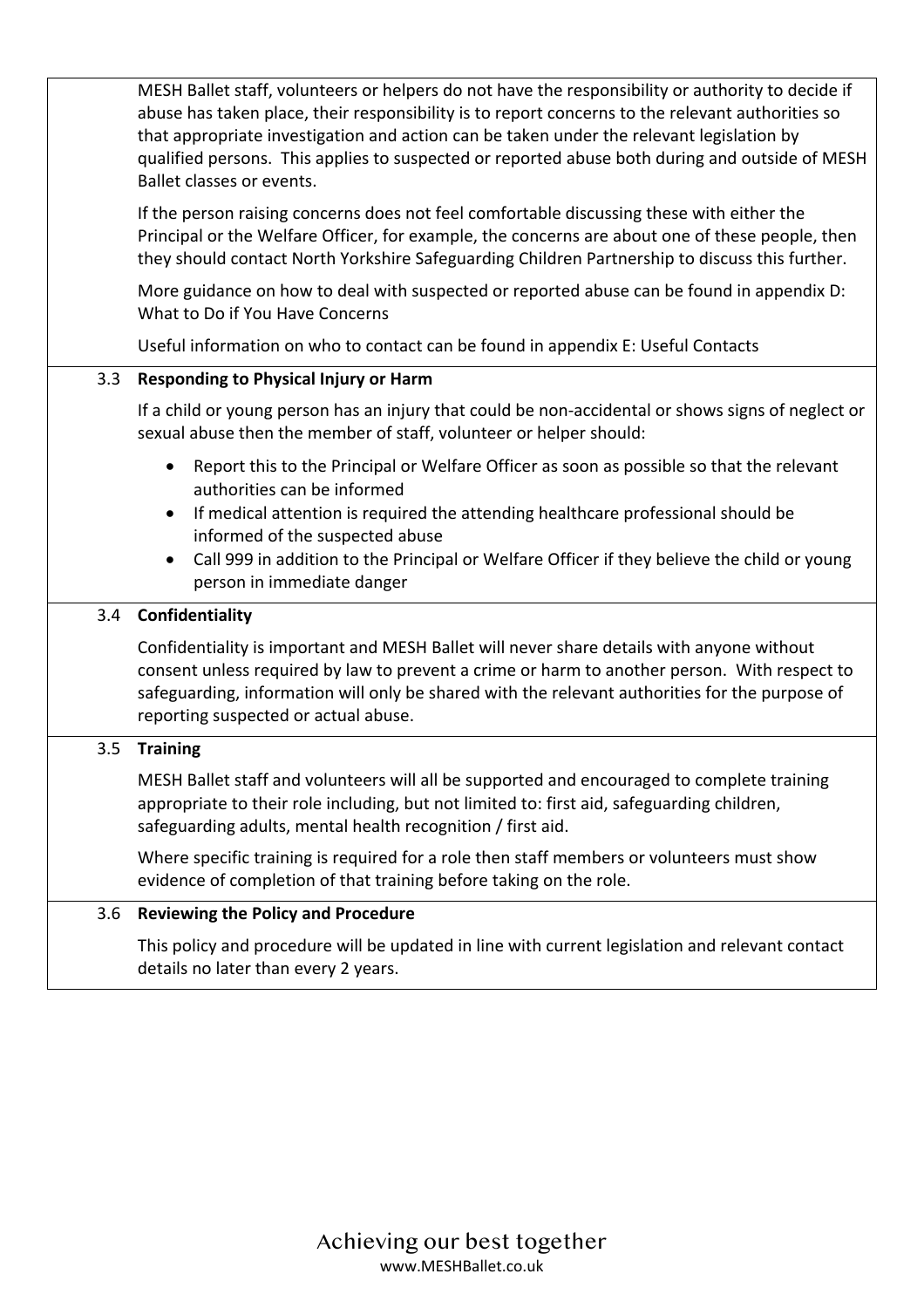## Appendices A **Definitions of Child Abuse**  There are four types of child abuse. These are listed below with examples of what could constitute abuse under that category; these lists are not exhaustive. Emotional Abuse • Name calling • Being threatened • Being made fun of or made to feel small • Seeing violence between people who care for you Neglect • Not having enough food to eat • Not having enough clothes that keep you warm • Having nowhere to stay Sexual Abuse • Being touched in a way that makes you feel uncomfortable • Being forced to have sex • Being made to look at sexual pictures or videos Physical Abuse • Hitting • Squeezing • Biting • Burning • Bruising (Taken from https://www.safeguardingchildren.co.uk/children-young-people/what-is-childabuse/) For more information on specific types of abuse please see https://learning.nspcc.org.uk/media/1188/definitions-signs-child-abuse.pdf B **Indicators for Abuse** Some common signs that there may be something concerning happening in a child's life include: • Unexplained changes in behavior or personality • Becoming withdrawn • Seeming anxious • Becoming uncharacteristically aggressive • Lacks social skills and has few friends, if any • Poor bond or relationship with a parent • Knowledge of adult issues inappropriate for their age • Running away or going missing • Always choosing to wear clothes which cover their body (Taken from https://www.nspcc.org.uk/what-is-child-abuse/spotting-signs-child-abuse/) For more information on recognising abuse please see https://learning.nspcc.org.uk/media/1188/definitions-signs-child-abuse.pdf C **Guidelines for Working with Children**

We believe in mutual respect for all and request that this is demonstrated by all students, parents, carers and visitors to the school. To this end we expect the following: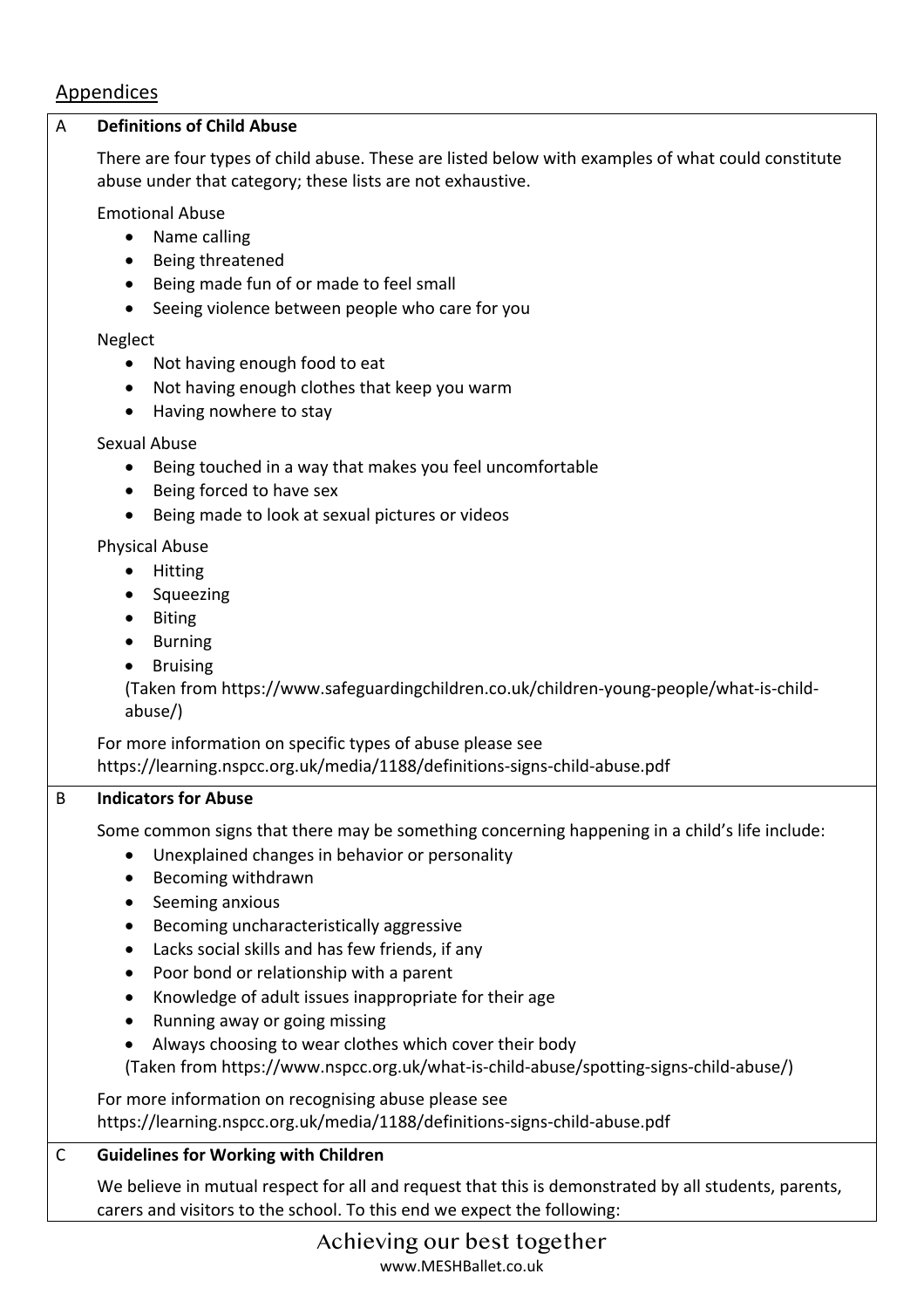- For each individual to be treated with kindness and courtesy at all times
- For classes and events to be fun, engaging and educational
- Bullying is not tolerated at MESH Ballet and we ask that any concerns regarding this are brought to the principal's attention as soon as possible

We also encourage this ethos within class by discussing any unwanted behaviour as it arises and how this could change to be more positive. We also enable students to provide constructive feedback to their peers during class to encourage a supportive and accepting environment.

#### D **What to Do if You Have Concerns**

If a member of staff, volunteer or helper suspects abuse they must:

- Contact the Principal or Welfare Officer as soon as possible
- Write down anything specific they saw or heard so they can remember it as accurately as possible – use direct quotes where possible
- Call 999 if they believe the child or young person to be in immediate danger or require urgent medical attention
- Build a rapport with the child or young person so they know they have someone to talk to should they wish to
- Remember that they do not have to be certain that a child is being abused to raise concerns
- **Not** confront any suspected abuser
- **Not** push the child or young person to give information if they do not want to
- **Not** ask to see any injuries they believe may be non-accidental

If a child discloses abuse to a member of staff, volunteer or helper that person must:

- Listen to the child so they know that you are taking it seriously
- Take notes on what the child says as soon as possible after the disclosure
- Reassure them they have done the right thing in telling you
- Explain what you will do next (if age appropriate)
- Report the abuse without delay

(Taken from DfE Keeping Children Safe Code of Practice, 2020)

- **Do not** promise to keep the information a secret and explain you may need to tell someone else
- **Do not** ask leading questions (eg: did they touch you there?) but use open question instead (eg: do you want to tell me what happened?)
- **Do not** attempt to investigate the allegation yourself

Following contact from a concerned member of staff, volunteer or helper the school Principal or Welfare Officer must:

- Discuss the concerns with the person raising them in an open and non-judgmental way
- Support the person to contact the relevant authority where appropriate or will contact the relevant authority on their behalf
- If it is still unclear whether the issues need to be raised as a safeguarding concern then the Principal or Welfare Officer will contact North Yorkshire Safeguarding Children Partnership for advice
- Following any reports of safeguarding concern from a member of staff, volunteer or helper, the Principal or Welfare Officer will meet with them for a debrief to ensure their own mental wellbeing is supported

If you have concerns regarding a member of staff, volunteer or helper then please contact the school Principal or Welfare Officer as appropriate and follow the guidelines above or contact the North Yorkshire Safeguarding Children Partnership for advice.